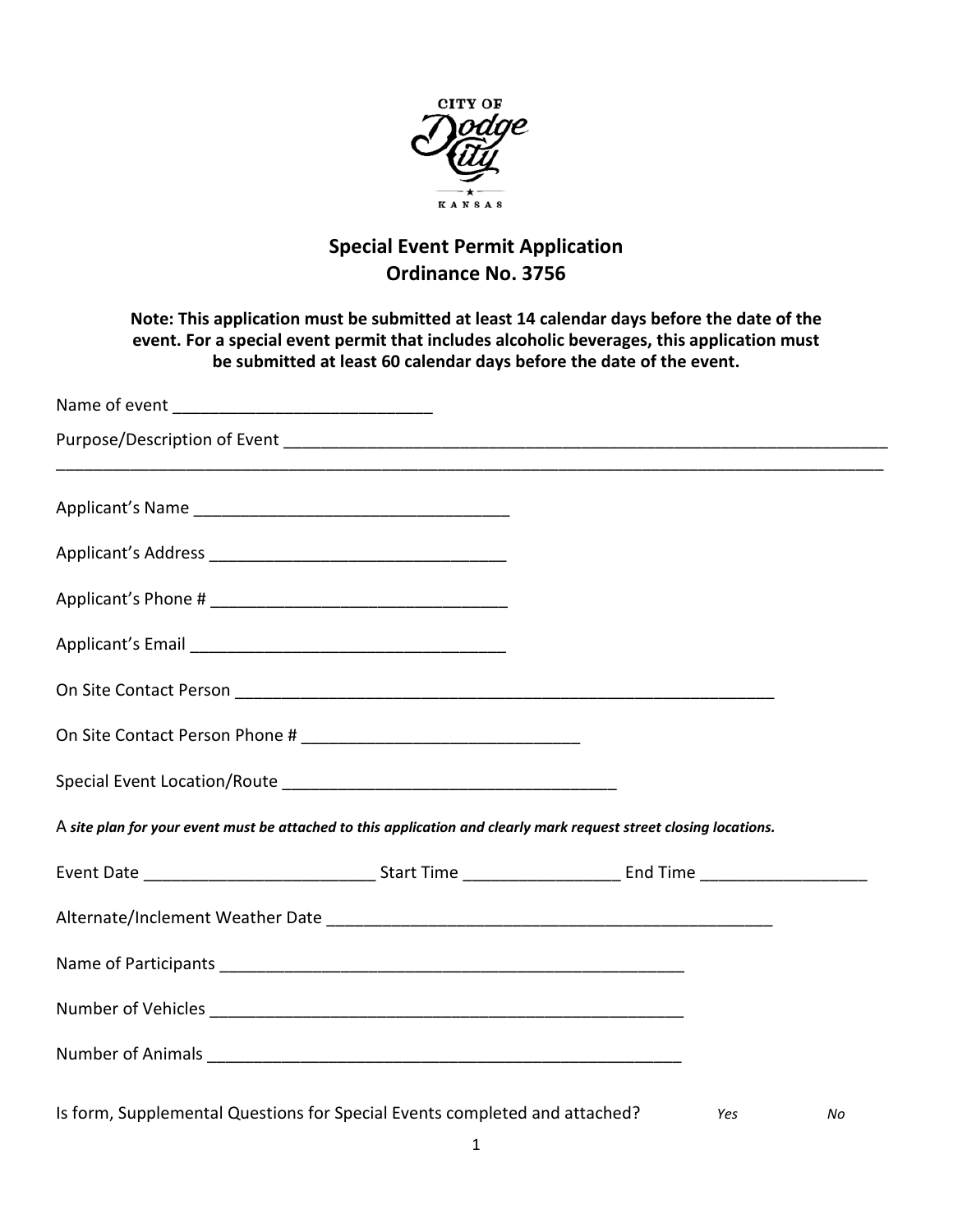The applicant(s) named above shall be responsible for cleaning up the street or other public way within 2 hours following the conclusion of the activity. Should the permit holder(s) fail to do so within 2 hours following the conclusion of the activity, or within the period specified by the city clerk, the city shall clean the area and collect the costs thereof from the permit holder(s).

| Will alcohol be served at your event? Yes                                                                                                                                 | No                                                                 |  |  |  |  |
|---------------------------------------------------------------------------------------------------------------------------------------------------------------------------|--------------------------------------------------------------------|--|--|--|--|
|                                                                                                                                                                           | If yes, please fill out the Special Event with Alcohol attachment. |  |  |  |  |
| <b>Required Attachments</b>                                                                                                                                               |                                                                    |  |  |  |  |
| • Site Plan<br>If serving alcohol, completed Special Event with Alcohol attachment<br>٠<br>If serving alcohol, copies of applicable State and City licenses.<br>$\bullet$ |                                                                    |  |  |  |  |
|                                                                                                                                                                           |                                                                    |  |  |  |  |
|                                                                                                                                                                           |                                                                    |  |  |  |  |
|                                                                                                                                                                           |                                                                    |  |  |  |  |
|                                                                                                                                                                           |                                                                    |  |  |  |  |
|                                                                                                                                                                           |                                                                    |  |  |  |  |
|                                                                                                                                                                           |                                                                    |  |  |  |  |
|                                                                                                                                                                           |                                                                    |  |  |  |  |
|                                                                                                                                                                           |                                                                    |  |  |  |  |
|                                                                                                                                                                           |                                                                    |  |  |  |  |
| Parks and Facilities Dept. Approval is only required only if the special event is adjacent to a park or facility operated by Parks and                                    |                                                                    |  |  |  |  |
| Recreation.<br>Comments                                                                                                                                                   |                                                                    |  |  |  |  |
|                                                                                                                                                                           |                                                                    |  |  |  |  |
|                                                                                                                                                                           |                                                                    |  |  |  |  |
| <b>Police Department Notifications:</b>                                                                                                                                   |                                                                    |  |  |  |  |
| <b>EMS</b><br>Dispatch ______ SO ______ PD Patrol Shifts ______ Fire Dept. ______ Street Dept. _____ City Engineer _____                                                  |                                                                    |  |  |  |  |